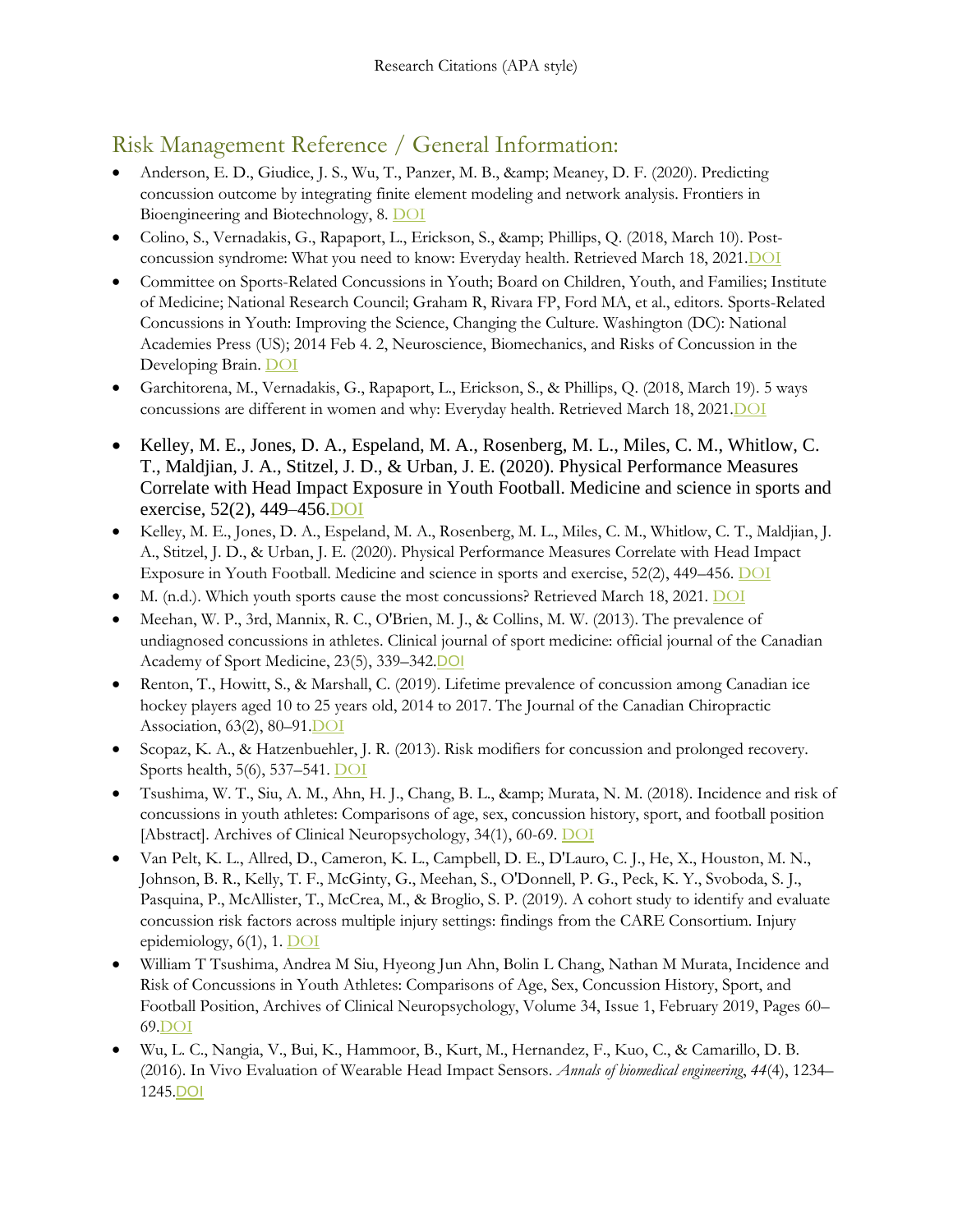- Wu, L. C., Zarnescu, L., Nangia, V., Cam, B., & amp; Camarillo, D. B. (2014). A head impact detection system using svm classification and proximity sensing in an instrumented mouthguard. IEEE Transactions on Biomedical Engineering, 61(11), 2659-2668. [DOI](https://ieeexplore.ieee.org/abstract/document/6805633?fbclid=IwAR2BH2-ey__TVwI9sW4ChFUK-eOSq60IqcYKFBQ-9Xux1_IKxH2YnGIfRP8)
- Yeung, A., Munjal, V., & Virji-Babul, N. (2017). Development of the Sports Organization Concussion Risk Assessment Tool (SOCRAT). Brain injury, 31(4), 542–549. [DOI](https://doi.org/10.1080/02699052.2016.1271456)
- Zhao, W., Choate, B., & amp; Ji, S. (2018). Material properties of the brain in injury-relevant conditions experiments and computational modeling. Journal of the Mechanical Behavior of Biomedical Materials, 80, 222-234. [DOI](https://www.sciencedirect.com/science/article/abs/pii/S1751616118300857)

#### Fitness

- Bisi, M. C., Stagni, R., & Gnudi, G. (2011). Automatic detection of maximal oxygen uptake and ventilatory threshold. Computers in biology and medicine, 41(1), 18-23. DOI
- Clinic staff, M. (2019, August 06). Can you sing while you work out? Retrieved March 18, 2021, [Website](https://www.mayoclinic.org/healthy-lifestyle/fitness/in-depth/exercise-intensity/art-20046887?pg=2)
- Fast exercise calculator. (2014, January 09). Retrieved March 18, 2021. Website
- Fuller, D., Anaraki, J. R., Simango, B., Dorani, F., Bozorgi, A., Luan, H., & amp; Basset, F. (2020). Using machine learning methods to Predict physical activity types with Apple watch and fitbit data using INDIRECT calorimetry as the criterion. [DOI](https://www.researchsquare.com/article/rs-17022/v1)
- Jang, W. Y., Kang, D. O., Park, Y., Lee, J., Kim, W., Choi, J. Y., ... & Kim, E. J. (2020). Validation of FRIEND and ACSM Equations for Cardiorespiratory Fitness: Comparison to Direct Measurement in CAD Patients. Journal of clinical medicine, 9(6), 188[9.DOI](https://scholar.google.com/scholar_url?url=https://www.mdpi.com/2077-0383/9/6/1889/pdf&hl=en&sa=T&oi=gsb-gga&ct=res&cd=0&d=16531220725438373252&ei=NHRTYJ72OcyMywTk2p_ACg&scisig=AAGBfm14iJBZ1Fz8ySd4Y8CbKePR8wx2TA)
- Johnson, J. (2019). How to CALCULATE mile pace. Retrieved March 18, 2021[.Website](https://www.livestrong.com/article/173187-how-to-calculate-mile-pace/)
- Koutlianos, N., Dimitros, E., Metaxas, T., Cansiz, M., Deligiannis, A., & Kouidi, E. (2013). Indirect estimation of VO2max in athletes by ACSM's equation: valid or not?. Hippokratia, 17(2), 136–140[.DOI](https://www.ncbi.nlm.nih.gov/pmc/articles/PMC3743617/)
- Martens, B., & amp; Wisloff, U. (n.d.). The Fitness Calculator. Retrieved March 18, 2021. Website
- Meng, Y., Speier, W., Shufelt, C., Joung, S., Van Eyk, J. E., Merz, C. N. B., ... & Arnold, C. W. (2019). A machine learning approach to classifying self-reported health status in a cohort of patients with heart disease using activity tracker data. IEEE journal of biomedical and health informatics, 24(3), 878-884. [DOI](https://cpb-us-w2.wpmucdn.com/research.seas.ucla.edu/dist/1/19/files/2019/08/MengJBHI2019.pdf)
- Nes, B. M., Janszky, I., Vatten, L. J., Nilsen, T. I., Aspenes, S. T., & Wisløff, U. (2011). Estimating V·O 2peak from a nonexercise prediction model: the HUNT Study, Norway. Medicine and science in sports and exercise, 43(11), 2024–2030. DOI
- Public Schools, S. (n.d.). Physical education / 5 components of physical fitness. Retrieved March 18, 2021. [Website](https://www.spps.org/Page/18206)
- Shvartz, E., & Reibold, R. C. (1990). Aerobic fitness norms for males and females aged 6 to 75 years: a review. Aviation, space, and environmental medicine, 61(1), 3–11[.DOI](https://pubmed.ncbi.nlm.nih.gov/2405832/)
- Tests For Predicting VO2max. (n.d.). Retrieved from [Website](https://sites.uni.edu/dolgener/Fitness_Assessment/CV_Fitness_Tests.pdf)
- VO2 max guide: Understand and increase your vo2 max with wearables. (2018, May 01). Retrieved March 18, 202[1.Website](https://www.wareable.com/health-and-wellbeing/vo2-max-guide-understand-and-increase-789)

### Sleep

- Altun, I., Cınar, N., & Dede, C. (2012). The contributing factors to poor sleep experiences in according to the university students: A cross-sectional study. Journal of research in medical sciences: the official journal of Isfahan University of Medical Sciences, 17(6), 557-561[. DOI](https://www.ncbi.nlm.nih.gov/pmc/articles/PMC3634295/)
- Benner, J. (2020, August 06). Using machine learning to predict fitbit sleep scores. Retrieved March 18, 2021[.Website](https://towardsdatascience.com/using-machine-learning-to-predict-fitbit-sleep-scores-496a7d9ec48)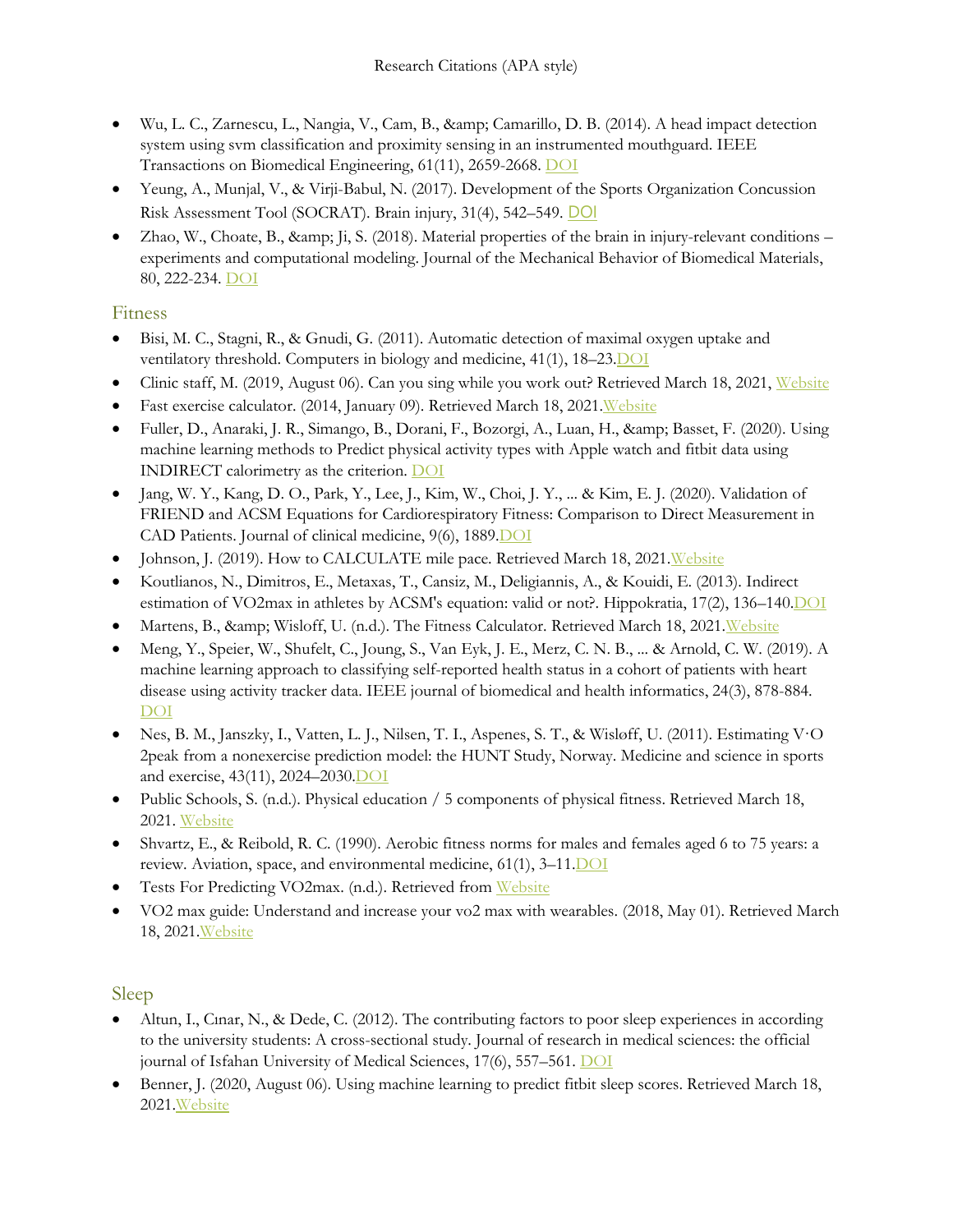- Chennaoui, M., Arnal, P. J., Sauvet, F., & amp; Léger, D. (2015). Sleep and exercise: A reciprocal issue? Sleep Medicine Reviews, 20, 59-72. [DOI](https://doi.org/10.1016/j.smrv.2014.06.008)
- Chung, J. S., Zynda, A. J., Didehbani, N., Hicks, C., Hynan, L. S., Miller, S. M., Bell, K. R., & Cullum, C. M. (2019). Association Between Sleep Quality and Recovery Following Sport-Related Concussion in Pediatrics. Journal of Child Neurology, 34(11), 639–645. [DOI](https://doi.org/10.1177/0883073819849741)
- Colten, H. R., & Altevogt, B. M. (2006). Sleep disorders and sleep deprivation: An unmet public health problem. In Sleep disorders and sleep deprivation: An unmet public health problem. Washington, DC, US: Institute of Medicine. [DOI](https://www.ncbi.nlm.nih.gov/books/NBK19956/)
- Kosecki Senior health and fitness editor Danielle Kosecki is an award-winning journalist who has covered health and fitness for more than 10 years. She's written for Glamour, D., Says:, H., Says:, V., Says:, A., Says:, U., Says:, A., . . . Says:, W. (2018, September 19). REM, light, Deep: How much of each stage of sleep are you getting? Retrieved March 18, 2021. Website
- Mihalik, J. P., Lengas, E., Register-Mihalik, J. K., Oyama, S., Begalle, R. L., & Guskiewicz, K. M. (2013). The effects of sleep quality and sleep quantity on concussion baseline assessment. Clinical journal of sport medicine: official journal of the Canadian Academy of Sport Medicine, 23(5), 343–348[. DOI](https://doi.org/10.1097/JSM.0b013e318295a834)

#### Mental health

- Broshek, D. K., De Marco, A. P., & amp; Freeman, J. R. (2014). A review of post-concussion syndrome and psychological factors associated with concussion. Brain Injury, 29(2), 228-237. [DOI](https://doi.org/10.3109/02699052.2014.974674)
- Kontos, A. P., Deitrick, J. M., & Reynolds, E. (2015). Mental health implications and consequences following sport-related concussion. British Journal of Sports Medicine, 50(3), 139-140. [DOI](https://www.researchgate.net/deref/http%3A%2F%2Fdx.doi.org%2F10.1136%2Fbjsports-2015-095564)
- LaBotz, M., Martin, M. R., Kimura, I. F., Hetzler, R. K., & amp; Nichols, A. W. (2005). A comparison of a preparticipation evaluation history form and a symptom-based concussion survey in the identification of previous head injury in collegiate athletes. Clinical Journal of Sport Medicine, 15(2), 73-78. [DOI](https://journals.lww.com/cjsportsmed/fulltext/2005/03000/A_Comparison_of_a_Preparticipation_Evaluation.7.aspx?casa_token=WTFZh0AjJIYAAAAA:4z5rJSOuehuiD6_klfkbNo5rqDBPdlPuyLZklEclSL3rT1Km0SDSQ70UfcogFvnC9Z7HZ0kthlkN1Q7yk_4xQe4)
- Rice, S. M., Parker, A. G., Rosenbaum, S., Bailey, A., Mawren, D., & Purcell, R. (2018). Sport-Related Concussion and Mental Health Outcomes in Elite Athletes: A Systematic Review. Sports medicine (Auckland, N.Z.), 48(2), 447–465. [DOI](https://doi.org/10.1007/s40279-017-0810-3)

#### **Biometrics**

- Collins, C. L., Fletcher, E. N., Fields, S. K., Kluchurosky, L., Rohrkemper, M. K., Comstock, R. D., & Cantu, R. C. (2014). Neck strength: a protective factor reducing risk for concussion in high school sports. The journal of primary prevention, 35(5), 309-319. [DOI](https://scholar.google.com/scholar_url?url=https://idp.springer.com/authorize/casa%3Fredirect_uri%3Dhttps://link.springer.com/content/pdf/10.1007/s10935-014-0355-2.pdf%26casa_token%3Dy0LgmXfNrkAAAAAA:UTsZPbFV455dUtayiGq3_UlPj8SQx1j7XshTMzhp4T1MnjtPRobtzPeNfqchjzepxm07FVfX2iuAnbns&hl=en&sa=T&oi=gsb-gga&ct=res&cd=0&d=7932034905783888934&ei=oLRYYMq3OIaQmwHv94bgDg&scisig=AAGBfm2YUCFkqum8FRfLmN4TAiXCmlcPqA)
- Hall, J. (2012, January 17). Obesity compounds effects of concussions for ex-football players, study shows[.DOI](https://www.thestar.com/sports/football/2012/01/17/obesity_compounds_effects_of_concussions_for_exfootball_players_study_shows.html)
- Ives, J. C., Alderman, M., & Stred, S. E. (2007). Hypopituitarism after multiple concussions: a retrospective case study in an adolescent male. Journal of athletic training, 42(3), 431-439. [DOI](https://www.ncbi.nlm.nih.gov/pmc/articles/PMC1978466/)
- Lee, Y. M., Odom, M. J., Zuckerman, S. L., Solomon, G. S., & amp; Sills, A. K. (2013). Does age affect symptom recovery after sports-related concussion? A study of high school and college athletes. Journal of Neurosurgery: Pediatrics, 12(6), 537-544[. DOI](https://doi.org/10.3171/2013.7.PEDS12572)
- Nelson, L. D., Guskiewicz, K. M., Barr, W. B., Hammeke, T. A., Randolph, C., Ahn, K. W., Wang, Y., & McCrea, M. A. (2016). Age Differences in Recovery After Sport-Related Concussion: A Comparison of High School and Collegiate Athletes. Journal of athletic training, 51(2), 142-152. [DOI](https://doi.org/10.4085/1062-6050-51.4.04)
- OS Press. (2020, August 5). Body weight has surprising, alarming impact on brain function: Higher BMI is linked to decreased cerebral blood flow, which is associated with increased risk of Alzheimer's disease and mental illness. ScienceDaily. DOI